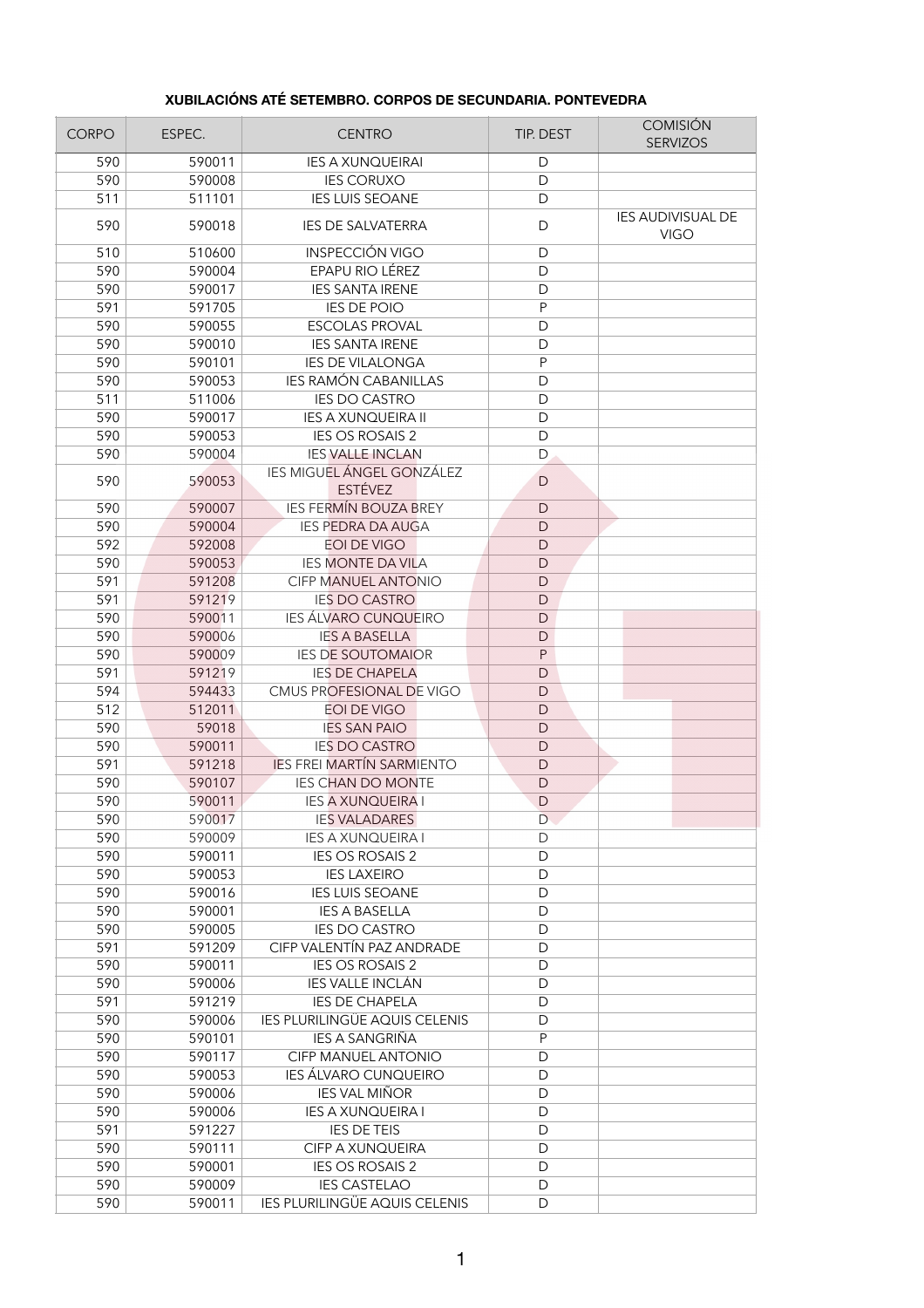| <b>CORPO</b> | ESPEC. | <b>CENTRO</b>                                         | TIP. DEST    | <b>COMISIÓN</b><br><b>SERVIZOS</b>      |
|--------------|--------|-------------------------------------------------------|--------------|-----------------------------------------|
| 590          | 590006 | IES REPÚBLICA ORIENTAL DE<br><b>URUGUAY</b>           | D            |                                         |
| 590          | 590011 | <b>IES PINO MANSO</b>                                 | P            |                                         |
| 590          | 590001 | <b>IES ALEXANDRE BÓVEDA</b>                           | D            |                                         |
| 590          | 590005 | <b>IES A BASELLA</b>                                  | D            |                                         |
| 590          | 590008 | CPI CURROS ENRÍQUEZ                                   | D            |                                         |
| 590          | 590053 | <b>IES DE BEADE</b>                                   | D            |                                         |
| 590          | 590053 | <b>IES SANTA IRENE</b>                                | D            |                                         |
| 590          | 590008 | IES ARMANDO COTARELO<br>VALLEDOR                      | $\sf P$      |                                         |
| 511          | 511009 | <b>IES GONZALO TORRENTE BALLESTER</b>                 | D            |                                         |
| 590          | 590003 | <b>IES A XUNQUEIRA I</b>                              | D            |                                         |
| 590          | 590011 | <b>IES POLITÉCNICO DE VIGO</b>                        | D            |                                         |
| 511          | 511008 | IES SÁNCHEZ CANTÓN                                    | D            |                                         |
| 591          | 591218 | <b>IES FREI MARTÍN SARMIENTO</b>                      | D            |                                         |
| 590          | 590001 | <b>IES FERMÍN BOUZA BREY</b>                          | D            |                                         |
| 590          | 590007 | <b>IES SANTA IRENE</b>                                | D            |                                         |
| 590          | 590005 | IES PLURILINGÜE AQUIS CELENIS                         | D            |                                         |
| 590          | 590006 | <b>IES PLURILINGÜE A PARALAIA</b>                     | D            |                                         |
| 590          | 590005 | <b>IES DE COTOBADE</b>                                | D            |                                         |
| 590          | 590011 | <b>IES DE TEIS</b>                                    | D            |                                         |
| 590          | 590017 | <b>IES RIBEIRA DO LOURO</b>                           | D            |                                         |
| 511          | 511053 | <b>IES VAL MIÑOR</b>                                  | $\mathsf{D}$ |                                         |
| 591          | 591202 |                                                       |              |                                         |
|              |        | CIFP A XUNQUEIRA<br><b>IES PLURILINGÜE A PARALAIA</b> | D            |                                         |
| 590          | 590010 |                                                       | $\mathsf{D}$ |                                         |
| 590          | 590017 | <b>IES SÁNCHEZ CANTÓN</b>                             | D            |                                         |
| 590          | 590011 | EOI DE VIGO                                           | D            |                                         |
| 590          | 590053 | <b>IES CASTELAO</b>                                   | D            |                                         |
| 590          | 590004 | <b>IES A GUÍA</b>                                     | D            |                                         |
| 590          | 590009 | <b>IES CHAN DO MONTE</b>                              | D            |                                         |
| 590          | 590053 | <b>IES RAMÓN Mª ALLER ULLOA</b>                       | D            |                                         |
| 590          | 590011 | <b>IES SAN TOMÉ DE FREIXEIRO</b>                      | $\mathsf{D}$ | <b>COMISIÓN SERVIZOS</b><br>CFR DE VIGO |
| 590          | 590006 | <b>IES AUGA DA LAXE</b>                               | $\mathsf{D}$ |                                         |
| 590          | 590053 | <b>IES CORUXO</b>                                     | $\mathsf{D}$ |                                         |
| 512          | 512011 | <b>EOI DE VIGO</b>                                    | D            |                                         |
| 590          | 590107 | <b>IES ILLA DE SAN SIMÓN</b>                          | D            |                                         |
| 590          | 590018 | <b>IES FREI MARTÍN SARMIENTO</b>                      | D            |                                         |
| 590          | 590016 | <b>IES CORUXO</b>                                     | D            |                                         |
| 590          | 590124 | CIFP A XUNQUEIRA                                      | D            |                                         |
| 590          | 590009 | IES SÁNCHEZ CANTÓN                                    | D            |                                         |
| 590          | 590018 | <b>IES FREI MARTÍN SARMIENTO</b>                      | D            |                                         |
| 590          | 590011 | <b>IES VALADARES</b>                                  | D            |                                         |
| 590          | 590006 | <b>IES A XUNQUEIRA I</b>                              | D            |                                         |
| 590          | 590011 | <b>IES ILLA DE TAMBO</b>                              | D            |                                         |
| 590          | 590105 | <b>IES DE TEIS</b>                                    | D            |                                         |
| 590          | 590101 | IES INDALECIO PÉREZ TIZÓN                             | D            |                                         |
| 511          | 511018 | <b>IES ÁLVARO CUNQUEIRO</b>                           | D            |                                         |
| 590          | 590011 | IES PLURILINGÜE ANTÓN LOSADA<br><b>DIÉGUEZ</b>        | D            |                                         |
| 591          | 591223 | CIFP CARLOS OROZA                                     | D            |                                         |
| 590          | 590017 | <b>IES LUIS SEOANE</b>                                | D            |                                         |
| 590          | 590104 | <b>IES POLITÉCNICO DE VIGO</b>                        | D            |                                         |
| 590          | 590009 | IES PLURILINGÜE ANTÓN LOSADA                          | D            |                                         |
|              |        | <b>DIÉGUEZ</b>                                        |              |                                         |
| 590          | 590006 | IES MANUEL GARCÍA BARROS                              | D            |                                         |
| 594          | 594401 | CMUS PROFESIONAL DE VIGO                              | ${\sf P}$    |                                         |
| 590          | 590053 | <b>IES DE BEADE</b>                                   | D            |                                         |
| 590          | 590001 | <b>IES ESCOLAS PROVAL</b>                             | D            |                                         |
| 591          | 591203 | <b>IES DE TEIS</b>                                    | D            |                                         |